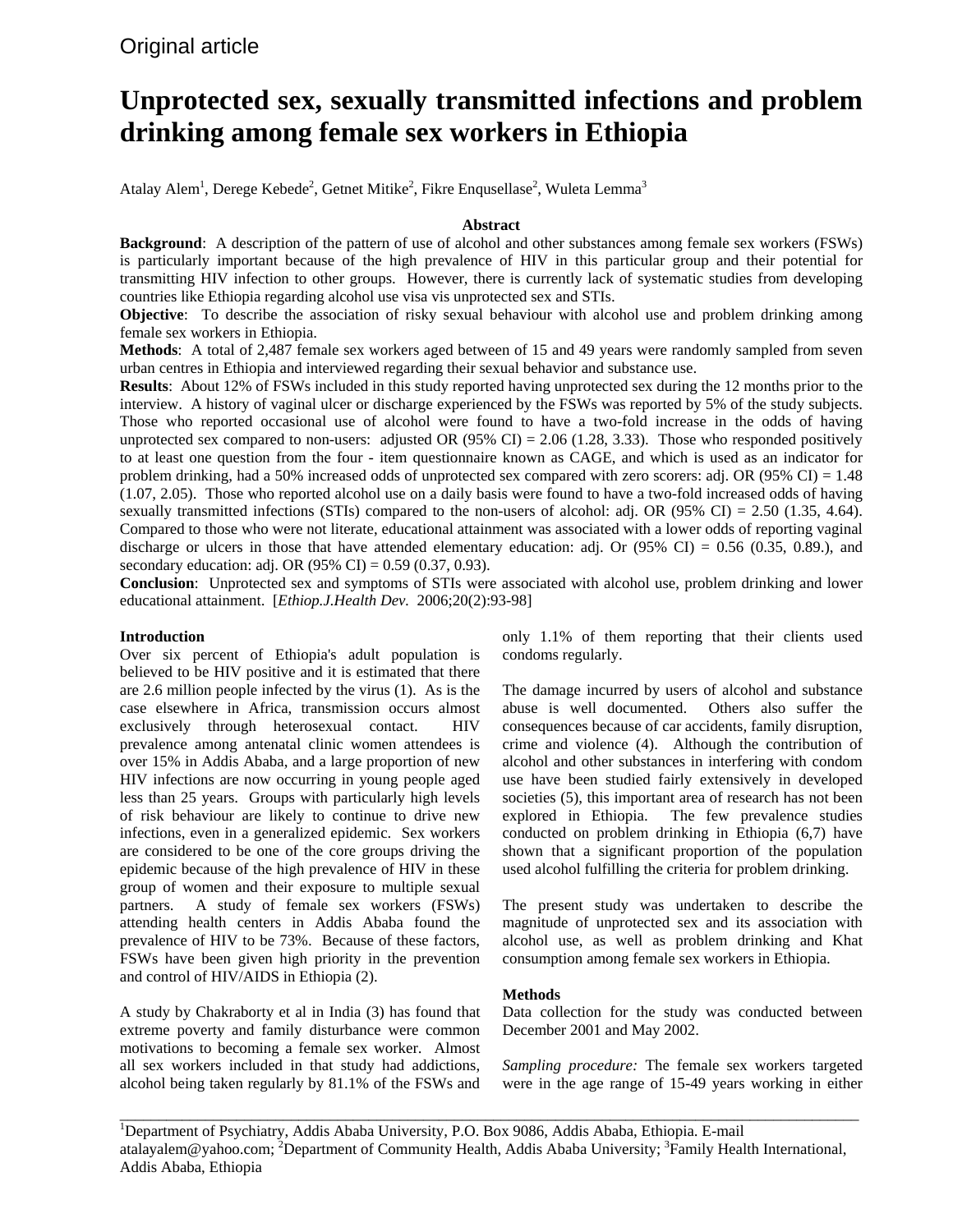bars/hotels, were living at home or were street-based were selected from seven urban centres. By working with relevant governmental organizations, non-governmental organizations and members of the target group in the different cities, a list of locations where FSWs congregated was established, including the approximate number of FSWs found in each site per day/night. Once the lists were constructed, 'time-location' clusters were used to take into account the possibility that sex workers exhibiting different behaviors might have high activity' and 'low activity' periods (considered by the study), along with the number of sex workers that were typically found at each site on those nights.

A 'quota' approach was used to sample the respondents. This approach specified that a fixed (equal) number of interviews were to be conducted in each bar/hotel or site. The quota was determined based on the total number of FSWs selected, as well as the minimum number of FSWs estimated to be found in a particular bar/hotel or site. However, in bars where it was anticipated that only a few sex workers were present, all of the sex workers were contacted. In contrast, when large numbers of sex workers were expected, a fixed number of sex workers were selected randomly. Take-all and targeted snowballing methods were used to select home-based and street-based FSW respondents. A detailed description of the sampling method is given elsewhere (8).

*Data collection and processing*: Data collection was done using a standardized, pre-coded, and pretested questionnaire, which was pilot-tested in Addis Ababa. Male and female interviewers were selected from the various regions and establishments. The interviewers had completed high school and had some previous experience of collecting survey data. They were also trained on ways of administering the questionnaire before they started their work. Full-time editors scrutinised all the completed interview forms for completeness, accuracy and consistency in the field. SPSS-PC software was used for both univariate and bivariate analysis.

Substance use (alcohol, khat, and others) was assessed for the 4-week period preceding the interview. A 4- item questionnaire, known as CAGE, was employed to define problem drinking. CAGE is an acronym derived from four questions (1) Have you never thought you should Cut down on your drinking? (2) Have you ever been Annoyed by other people's criticism of your drinking? (3) Have you ever felt Guilty about your drinking? (4) Have you ever had an Early morning drink (eye opener) to steady your nerves? The validity and reliability of the CAGE has been studied previously and has been shown to be acceptable (9). It has also been used in rural (7) and urban (6) areas of Ethiopia. Problem drinking is said to be present when a subject responds positively to any one of the questions, although specificity is improved

when a score of two or more is used for definition. The results of both scores are presented this study.

Unprotected sex was defined as sex without the use of a condom during the 12-month period preceding the interview. The irregular use of condoms was also categorized as unprotected sex. Any history of vaginal ulcer or discharge was assessed for the 12-month period preceding the interview. The logistic regression method was employed to adjust for confounding factors. Thus, either having unprotected sex or a history of vaginal ulcer or discharge were included in the logistic regression model as dependent variables. Sex, age, and educational status were included as independent variables.

Ethical clearance for the study was obtained from the National Ethics Committee and the Human Subjects Committee of Family Health International - USA. The participation of the respondents was strictly on a voluntary basis. Informed consent was solicited orally and care was taken to ensure the respect, dignity and freedom of each individual participating in the study and to assure confidentiality.

#### **Results**

\_\_\_\_\_\_\_\_\_\_\_\_\_\_\_\_\_\_\_\_\_\_\_\_\_\_\_\_\_\_\_\_\_\_\_\_\_\_\_\_\_\_\_\_\_\_\_\_\_\_\_\_\_\_\_\_\_\_\_\_\_\_\_\_\_\_\_\_\_\_\_\_\_\_\_\_\_\_\_\_\_\_\_\_\_\_

A total of 2,487 female sex workers participated in the study (Table 1). Most (61%) of them were between the ages of 20 and 29 years, or younger than 20 years of age (30%). Educational status was similarly distributed between the three levels of non-literate, elementary and secondary education. Almost all (96%) were never married and over 86% were Orthodox Christians.

|      | Table 1: Socio-demographic characteristics of the |  |  |  |
|------|---------------------------------------------------|--|--|--|
|      | study population of female sex workers, Ethiopia, |  |  |  |
| 2003 |                                                   |  |  |  |

| <b>Characteristics</b>     | Number (percent)* |
|----------------------------|-------------------|
| Age                        |                   |
| 15-19 yrs                  | 755 (30.4)        |
| 20-29 yrs                  | 1,511 (60.8)      |
| 30-39 yrs                  | 166 (6.7)         |
| 40-49 yrs                  | 35(1.4)           |
| <b>Educational level</b>   |                   |
| Not literate               | 913 (36.7)        |
| Elementary                 | 758 (30.5)        |
| Secondary or above         | 816 (32.8)        |
| <b>Marital status</b>      |                   |
| Never married              | 2,375 (95.5)      |
| Married                    | 9(0.4)            |
| Separated/divorced/widowed | 83 (3.3)          |
| <b>Religion</b>            |                   |
| Orthodox Christian         | 2,148 (86.4)      |
| Catholic                   | 60(2.4)           |
| Protestant                 | 55 (2.2)          |
| Muslim                     | 176 (7.1)         |
| Other                      | 36 (1.4)          |
| Total                      | 2,487 (100.00)    |

Close to 12% of the FSWs reported having unprotected sex during the 12-month prior to interview (Table2). The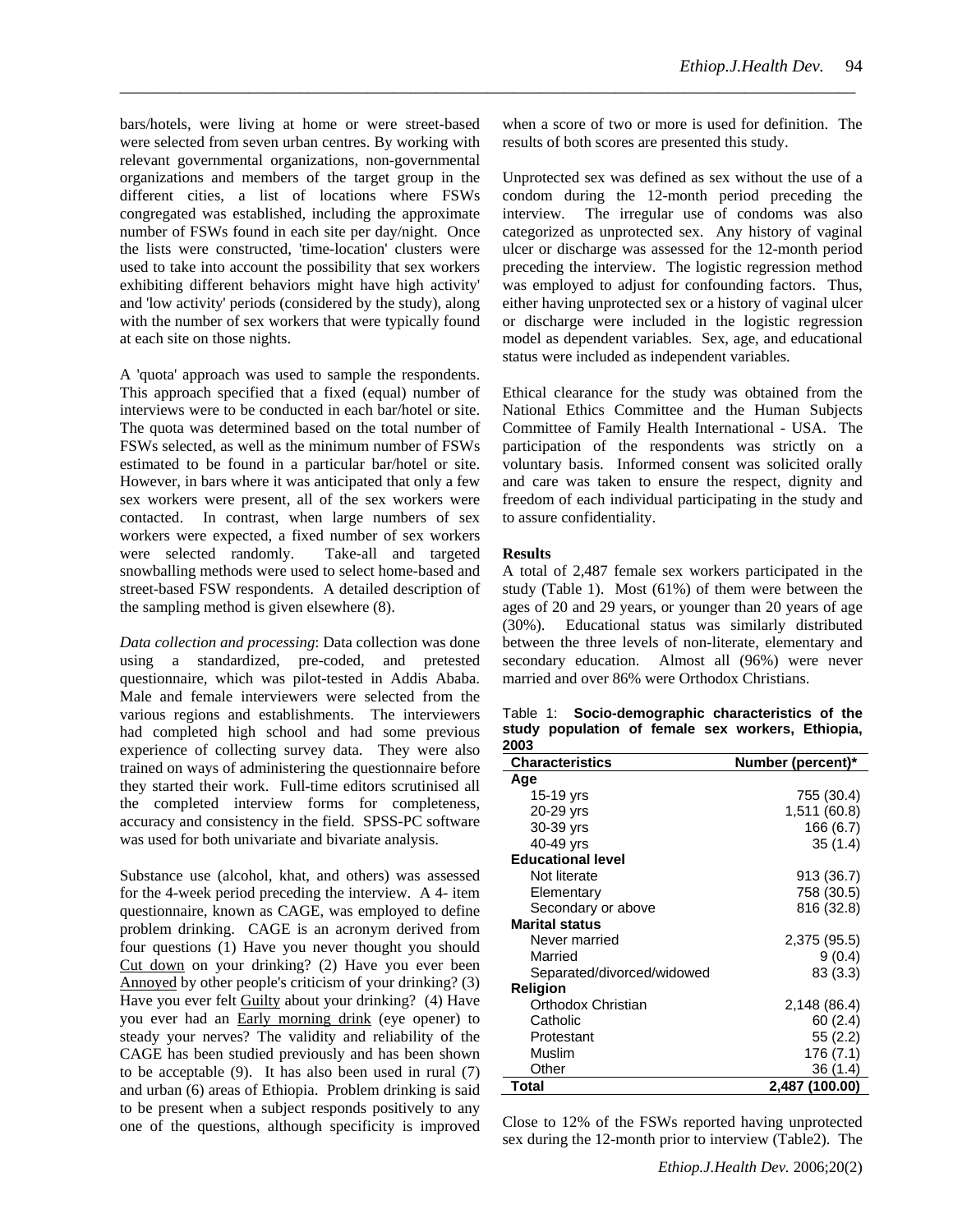\_\_\_\_\_\_\_\_\_\_\_\_\_\_\_\_\_\_\_\_\_\_\_\_\_\_\_\_\_\_\_\_\_\_\_\_\_\_\_\_\_\_\_\_\_\_\_\_\_\_\_\_\_\_\_\_\_\_\_\_\_\_\_\_\_\_\_\_\_\_\_\_\_\_\_\_\_\_\_\_\_\_\_\_\_\_

probability of having unprotected sex was found to be significantly higher among those aged between 30 to 49 years compared to those that were younger: adjusted OR  $(95\% CI) = 0.70$   $(0.51, 0.98)$ . Those who reported occasional use of alcohol had a two-fold increase in the odds of having unprotected sex: adj. OR (95% CI) =2.06 (1.28, 3.33) compared to non-users. However the odds of having unprotected sex among those who reported regular weekly and daily use of alcohol were not different from those of non-users.

Problem drinking as assessed with CAGE scores was also found to be significantly associated with unprotected sex. Those who scored one had a 50% increased odds of having unprotected sex compared with zero scorers: adj: OR (95% CI) = 1.48 (1.07, 2.05). The results were similar for those who scored two or more on the CAGE (Table 2). Khat use was not associated with unprotected sex but the use of other substances was associated with unprotected sex: adj: OR  $(95\% \text{ CI}) = 1.65 \ (1.04, 2.61)$ .

| Table 2: Socio-demographic and behavioral correlates of unprotected sex among female sex workers, Ethiopia, 2003 |  |  |
|------------------------------------------------------------------------------------------------------------------|--|--|
|------------------------------------------------------------------------------------------------------------------|--|--|

| <b>Characteristics</b>        | <b>Total Population</b> | Cases (%)  | Crude odds ratio<br>(95% confidence<br>interval) | odds<br>Adjusted<br>(95%<br>ratio*<br>confidence<br>interval) |
|-------------------------------|-------------------------|------------|--------------------------------------------------|---------------------------------------------------------------|
| Age                           |                         |            |                                                  |                                                               |
| 15-19 yrs                     | 720                     | 74 (10.3)  | 1.0                                              | 1.0                                                           |
| 20-29 yrs                     | 1,413                   | 146 (10.3) | 1.00(0.75, 1.35)                                 | 1.04(0.77, 1.41)                                              |
| 30-49 yrs                     | 160                     | 47 (29.4)  | 3.63(2.39, 5.51)                                 | $3.62$ (2.36, 5.54)                                           |
| <b>Educational level</b>      |                         |            |                                                  |                                                               |
| Not literate                  | 838                     | 115 (13.7) | 1.00                                             | 1.0                                                           |
| Elementary                    | 702                     | 84 (12.0)  | 0.86(0.63, 1.16)                                 | 0.85(0.62, 1.17)                                              |
| Secondary or above            | 772                     | 71 (9.2)   | $0.64$ (0.47, 0.87)                              | 0.70(0.50, 0.98)                                              |
| <b>Alcohol intake</b>         |                         |            |                                                  |                                                               |
| None                          | 455                     | 56 (12.3)  | 1.00                                             | 1.0                                                           |
| Less than one per week        | 167                     | 35(21.0)   | 1.89(1.19, 3.01)                                 | 2.06 (1.28, 3.33)                                             |
| Once a week or more           | 1,685                   | 178 (10.6) | 0.84(0.61, 1.16)                                 | 0.91(0.65, 1.28)                                              |
| <b>Problem drinking</b>       |                         |            |                                                  |                                                               |
| None                          | 967                     | 96(9.9)    | 1.00                                             | 1.0                                                           |
| Present (CAGE=1)              | 618                     | 84 (13.6)  | 1.43(1.05, 1.95)                                 | 1.48 (1.07, 2.05)                                             |
| Severe (CAGE=2 or more)       | 727                     | 90(12.4)   | 1.28(0.94, 1.74)                                 | 1.40 (1.02, 1.93)                                             |
| <b>Khat intake</b>            |                         |            |                                                  |                                                               |
| None                          | 1,155                   | 154 (13.3) | 1.00                                             | 1.0                                                           |
| Less than one per week        | 103                     | 8(7.8)     | 0.55(0.56, 0.95)                                 | 0.45(0.20, 1.00)                                              |
| Once a week or more           | 1,020                   | 103(10.1)  | 0.73(0.56, 0.95)                                 | 0.75(0.57, 1.01)                                              |
| Substance use other than Khat |                         |            |                                                  |                                                               |
| <b>No</b>                     | 2,101                   | 242 (11.5) | 1.00                                             | 1.0                                                           |
| Yes                           | 211                     | 28 (13.3)  | 1.18(0.77, 1.79)                                 | 1.65 (1.04, 2.61)                                             |
| Total                         | 2,312                   | 270 (11.8) |                                                  |                                                               |

\* Terms included in the logistic model were: age (3 levels), educational level (3 levels), either alcohol intake (3 levels), or problem drinking (3 levels); Khat intake (3 levels), and substance use other than Khat. Marital status not included in the model because there were only 9 married female sex workers.

\*\* Substance use other than Khat include: Shisha, Benzene, Hashish, Mandrax, Cociane, or Crack. (Shisha is a mixture that may include tobacco, honey, hashish and spices and is smoked from an oriental tobacco pipe).

\*\*\* Missing values not shown

A history of vaginal ulcer or discharge during the 12 month prior to the interview was reported by nearly 5% of the women (Table 3). Age was not found to be associated with having vaginal ulcer or discharge. However, compared to those who were non-literate, educational attainment was found to be negatively associated with these signs of sexually transmitted diseases (STIs), with a 40-45% decreased odds among those with elementary education: adj: OR  $(95\% \text{ CI})$  = 0.56 (0.35, 0.89), and secondary education: adj. OR  $(95\% \text{ CI}) = 0.59 \ (0.37, 0.93).$ 

Those who reported alcohol use on a daily basis were found to have a two-fold increased odds of having STIs compared to the non-users: adj OR (95% CI) - 2,50 (1.35, 4,64). Those who scored 2 or more on the CAGE also had equally increased odds: adj. OR  $(95\% \text{ CI}) = 207$ (1.32, 2.33). On the other hand, both Khat use and the use of other substances were not associated with reported STIs.

## **Discussion**

Twelve percent of the female sex workers included in the study reported practicing unprotected sex, although it is possible that condom use is more irregular than what was reported due to the very high prevalence of alcohol use and problem drinking in the study group.

*Ethiop.J.Health Dev.* 2006;20(2) Older FSWs also practiced unprotected sex more often than younger individuals, independent of their educational level or substance use. This is consistent with the findings of studies in other countries in sub-Saharan Africa (10). For example, cross-sectional population surveys were conducted in four cities in sub-Saharan Africa: Yaoundé, Cameroon; Cotonou, Benin; Ndola, Zambia; and Kisumu, Kenya where a random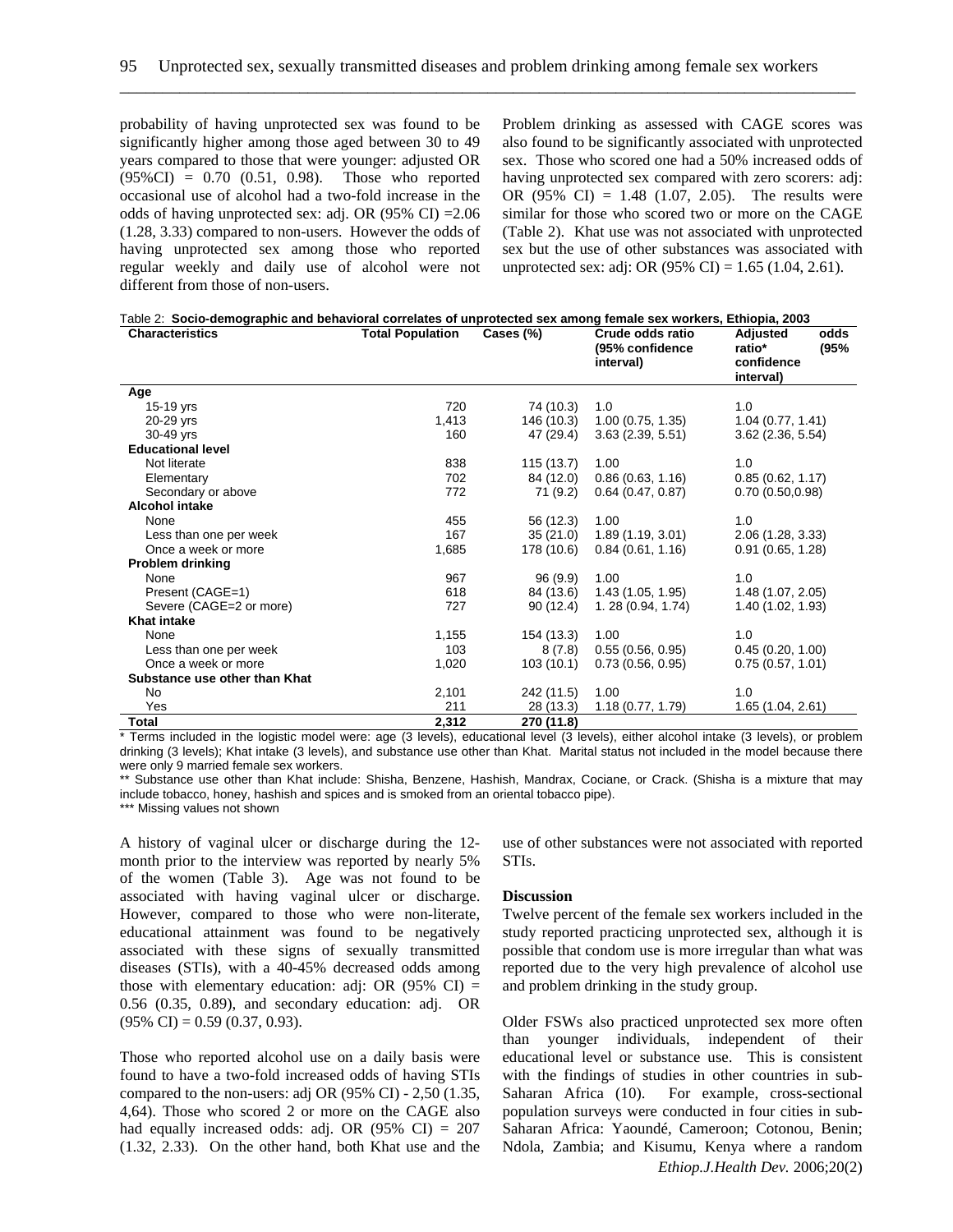sample of 1000 women and 1000 men aged 15-49 years were assessed for non-spousal partnership characteristics in the past 12 months (10). In those studies reports of frequent condom use did not vary with the age of the male respondents but young women were found to be more likely to report frequent condom use than older

women in two of the study areas, - Kisumu and Yaounde. After adjusting for potential confounding factors, being in the age of less than 30 years was found to be strongly associated with frequent condom use in women from Kisumu and Ndola. It is possible that older individuals may have been working as

Table 3: **Socio-demographic and behavioral correlates of 12-month history of vaginal ulcer or discharge more female sex worker, Ethiopia 2003** 

\_\_\_\_\_\_\_\_\_\_\_\_\_\_\_\_\_\_\_\_\_\_\_\_\_\_\_\_\_\_\_\_\_\_\_\_\_\_\_\_\_\_\_\_\_\_\_\_\_\_\_\_\_\_\_\_\_\_\_\_\_\_\_\_\_\_\_\_\_\_\_\_\_\_\_\_\_\_\_\_\_\_\_\_\_\_

| <b>Characteristics</b>        | <b>Total Population</b> | Cases (%)  | Crude odds ratio<br>(95% confidence<br>interval) | Adjusted odds ratio*<br>(95% confidence<br>interval) |
|-------------------------------|-------------------------|------------|--------------------------------------------------|------------------------------------------------------|
| Age                           |                         |            |                                                  |                                                      |
| 15-19 yrs                     | 755                     | 38(5.0)    | 1.00                                             | 1.00                                                 |
| 20-29 yrs                     | 1,511                   | 67 (4.4)   | 0.88(0.58, 1.32)                                 | 0.92(0.60, 1.40)                                     |
| 30-49 yrs                     | 201                     | 16(8.0)    | 1.63 (0.89, 2.99)                                | 1.82 (0.98, 3.41)                                    |
| <b>Educational level</b>      |                         |            |                                                  |                                                      |
| Not literate                  | 913                     | 58 (6.4)   | 1.00                                             | 1.00                                                 |
| Elementary                    | 758                     | 29(3.8)    | 0.59(0.37, 0.93)                                 | 0.56(0.35, 0.89)                                     |
| Secondary or above            | 816                     | 34(4.2)    | 0.64(0.42, 0.99)                                 | 0.59(0.37, 0.93)                                     |
| <b>Alcohol intake</b>         |                         |            |                                                  |                                                      |
| None                          | 512                     | 12(2.3)    | 1.00                                             | 1.00                                                 |
| Less than one per week        | 177                     | 6(3.4)     | 1.46(0.54, 4.07)                                 | 1.50 (0.55, 4.07)                                    |
| Once a week or more           | 1,787                   | 102(5.7)   | 2.50 (1.38, 4.62)                                | 2.50 (1.35, 4.64)                                    |
| <b>Problem drinking</b>       |                         |            |                                                  |                                                      |
| None                          | 1,051                   | 36(3.4)    | 1.00                                             | 1.00                                                 |
| Present (CAGE=1)              | 662                     | 32(4.8)    | 1.43(0.88, 2.33)                                 | 1.47(0.90, 2.41)                                     |
| Severe (CAGE=2 or more)       | 774                     | 53 (6.8)   | 2.07 (1.34, 3.20)                                | 2.07 (01.32, 3.23)                                   |
| <b>Khat intake</b>            |                         |            |                                                  |                                                      |
| None                          | 1,289                   | 58 (4.5)   | 1.00                                             | 1.00                                                 |
| Less than one per week        | 111                     | 4 (3.6)    | 0.79(0.28, 223)                                  | 0.70(0.25, 1.98)                                     |
| Once a week or more           | 1,051                   | 57 (5.4)   | 1.22(0.84, 1.77)                                 | 1.27(0.84, 1.91)                                     |
| Substance use other than Khat |                         |            |                                                  |                                                      |
|                               | 2,262                   | 106(4.7)   | 1.00                                             | 1.00                                                 |
|                               | 225                     | 15(6.7)    | 1.45(0.83, 2.54)                                 | 1.37(0.75, 2.51)                                     |
| Total                         | 2,487                   | 121 (4.87) |                                                  |                                                      |

\* Terms included in the logistic model were: age (3 levels), educational level (3 levels), either of alcohol intake (3 levels), or problem drinking (3 levels); Khat intake (3 levels), and substance use other than Khat. Marital status not included in the model because there were only 9 married female sex workers.

\*\* Substance use other than Khat include: Shisha, Benzene, Hashish, Mandrax, Cociane, or Crack.

FSWs for longer periods, and have assumed or knew that they had already been infected with HIV, thus reducing their motivation for practicing safer sex. Alternatively, having been engaged in this activity and not being infected may have given them a false assurance that they would not be infected in the future.

It is also shown by this study that better education is associated with having safe sex. This again is in agreement with the findings from the above mentioned four country study which showed a significant increase in condom use with increasing level of education both in men and women at all the four sites. It is to be expected that educational attainment is associated with higher rates of condom use. Those with better education are likely to have better access to information about HIV/AIDS.

The findings of this study also show that the use of alcohol and problem drinking are associated with unprotected sex. Occasional use, rather than regular use, was also associated with unprotected sex. Under reporting of alcohol use is common, and may have resulted in misclassification of the two groups. CAGE scores were used to classify the individuals in the study as problem drinkers. Cut-off points ranged from 1 to 3 in various studies, although a cut-off level of 1 is recommended in clinical settings (11). Three levels of scores were used in the present study (0, 1 and 2 or more). Compared to the zero scorers, both levels of the CAGE were found to be associated with unprotected sex. This may be a better indicator of the influence of alcohol on safer sex than just the use of alcohol, which does not properly take into account the volume of intake. This finding concurs with several other findings, where alcohol use by either FSW themselves or their sexual partners increases the risk of non condom use (5,10,12- 16). In the four country study mentioned previously, alcohol consumption was not found to be associated with condom use in men. For women, drinking alcohol more than once a week was found to be associated with a decreased rate of condom use in Yaoundè. Other studies have shown that regular alcohol use or the presence of a drinking problem is one of the strongest predictors of non condom use when visiting a FSW or other non regular sexual partners (15-17).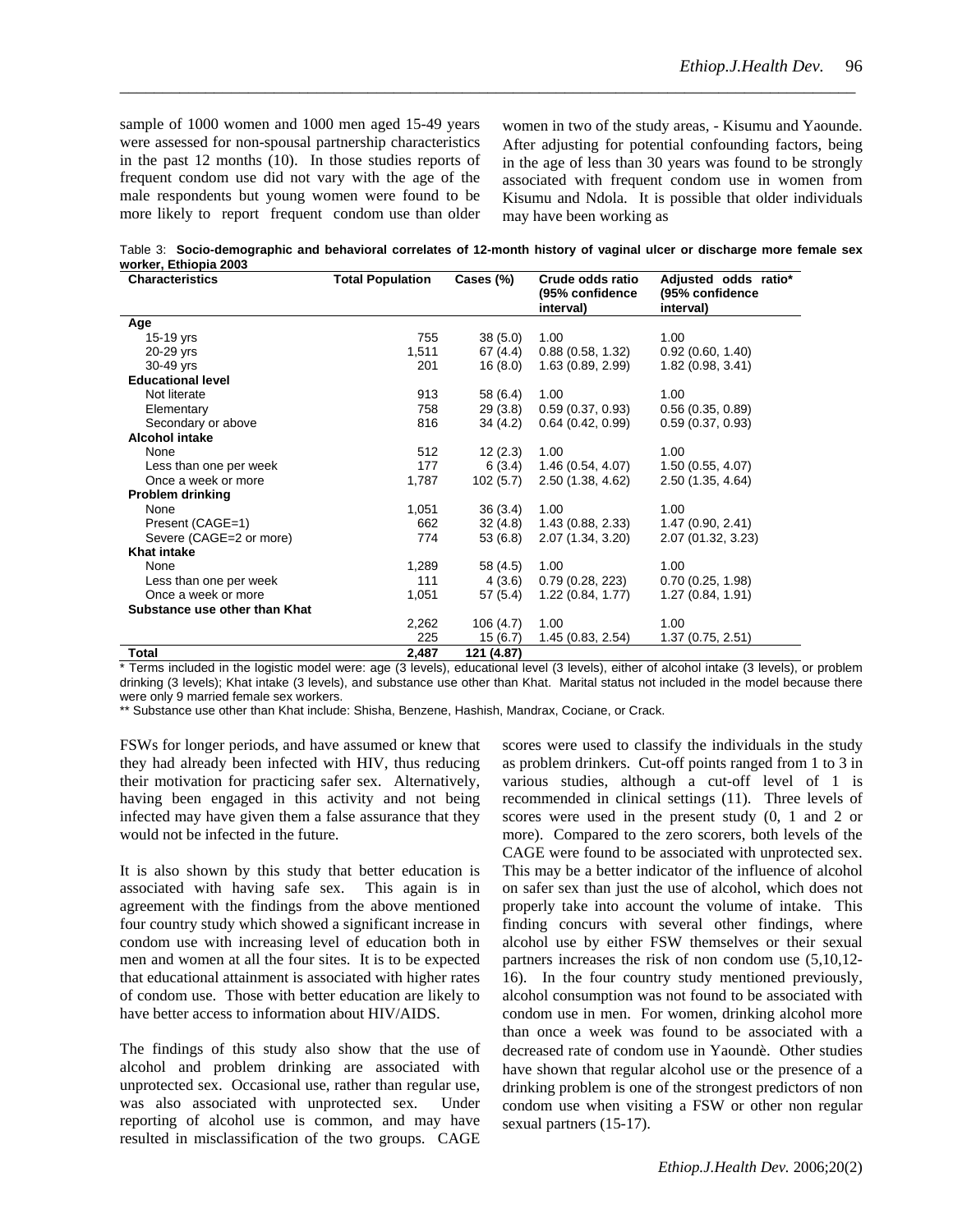\_\_\_\_\_\_\_\_\_\_\_\_\_\_\_\_\_\_\_\_\_\_\_\_\_\_\_\_\_\_\_\_\_\_\_\_\_\_\_\_\_\_\_\_\_\_\_\_\_\_\_\_\_\_\_\_\_\_\_\_\_\_\_\_\_\_\_\_\_\_\_\_\_\_\_\_\_\_\_\_\_\_\_\_\_\_

In the present study, Khat use was not found to be significantly associated with condom use. This is in contrast to other (non published) findings among Ethiopian adults and young people where there was a clear association between Khat use and unprotected sex. The active ingredient found in Khat is an amphetaminelike substance called Cathinone (18) and is not known to alter decision making or risk taking (19). The discrepancy with other reports may be due to a possible difference of effect in males and females. The association of unprotected sex with use of substances other than Khat is to be expected, as most of the substances in that group (hashish, cocaine, crack), are known to decrease inhibitions and increase risk taking and reports have clearly indicated that the use of such drugs increases STD/HIV related risk behaviours (20,21).

STIs are more specific indicators of risk for HIV/AIDS than risk behaviours, as one needs to go through unprotected sex to acquire them. A 12-month prevalence of 5% for reported vaginal ulcer and discharge in this group of women has been identified in this study. In parallel with the findings for unprotected sex, educational attainment was found to be protective against STIs probably indicating better access to HIV and other health related information compared to those with elementary and secondary education. Again, as would be expected, both alcohol use and problem drinking were associated with reporting symptoms of STIs.

In conclusion, the present study shows that a significant proportion of female sex workers reported risky sexual behaviour and symptoms of STIs, which are associated with alcohol use, problem drinking and lower educational attainment.

## **Acknowledgements**

The study was funded by USAID with technical assistance from Family Health International. Additional support was also obtained from UNICEF and Save the Children USA. Additional material support was provided by the Department of Community Health of Addis Ababa University, HIV/AIDS Prevention and Control Office, Ministries of Health and Defence, Regional HIV/AIDS Prevention and Control secretariats and Regional Health Bureaus. The following individuals have rendered technical advice during the planning and execution of the study: Drs. Damen Hailemariam, Dagnatchew Abera, Yetnayet Asfaw, Asegid Woldu, Gail Davey, Ahmed Ali, Mirgissa Kaba, and Mohamed Ali Bhuiyan.

## **References**

- 1. MOH. AIDS in Ethiopia. Ministry of Health, Addis Ababa, Ethiopia. 2000.
- 2. NAPCC. National HIV/AIDS Control program (prepared in the Amharic Language). National

AIDS Prevention and Control Council, 2000, Addis Ababa, Ethiopia.

- 3. Chakraborty A, Jana S, Das Aea. Community based survey of STD/HIV infection among commercial sex workers in Calcutta (India). Part I. Some social features of commercial sex workers. Commun Dis 1994;26:161-7.
- 4. Ritson B. Epidemiology and primary prevention of alcohol misuse. Bell and Bain Ltd., 1994. Glasgow, UK.
- 5. Leigh BC. Alcohol and condom use: A meta analysis of event-level studies. *Sexually transmitted diseases*  2002;29:476-482.
- 6. Kebede D, Alem A. The epidemiology of alcohol dependence and problem drinking in Addis Ababa, Ethiopia. Acta Psychiatrica Scand (Suppl*)* 1999; 100:30-34.
- 7. Alem A, Kebede D, Kullgren G, Jacobsson L. The epidemiology of problem drinking in Butajira, Ethiopia. Acta Psychiatrica Scand (Suppl) 1999; 100:77-83.
- 8. HAPCO/MOH. HIV/AIDS Behavioral Surveillance Survey (BSS), Round 1, Addis Ababa, Ethiopia, 2002.
- 9. Mayfield D, McLeod G, Hall P. The CAGE Questionnaire: Validation of a new alcoholism screening instrument. Am J Psychiatry 1974; 131:1121-1123.
- 10. Lagarde E, Carael M, Glynn JR, et al. Educational level is associated with condom use within nonspousal partnerships in four cities of sub-Saharan Africa. AIDS 2001; 15:1399-1408.
- 11. Allen JP, Maisto SA, Connors GJ. Self-report screening tests for alcohol problems in primary care. Aarch Intern Med 1995;55: 1726-1730.
- 12. Witte SS, El-Bassel N, Wada T, Gray O, Wallace J. Acceptability of female condom use among women exchanging street sex in New York City. Int JSTD AIDS 1999;10:162-8
- 13. Witte S, Wada T, E1-Bassel N, Gilbert L. Wallace J. Acceptability of female condom use among women exchanging street sex in New York City. Int J STD AIDS 1999;10162-8.
- 14. MacQueen KM, Nopkesorn T, Sweat MD, Sawaengdee Y, Mastro TD, Seniger BG. Alcohol consumptions brothel attendance, and condom use: normative expectations among Thai military conscripts. Med Anthropol Q 1996;10:402-23.
- 15. Nopkesorn T, Mock P, Mastro Tea. HIV-1subtype E incidence and sexually transmitted diseases in a cohort of military conscripts in northern Thailand. J Acquir Immune Defic Sybdr Hum Retrovirol. 1998;18:372-9.
- 16. Morrison TC, DiClement RJ, Wingood GM, Collins C. Frequency of alcohol use and its association with STD/HIV-related risk practices, attitudes and knowledge among an African-American communityrecruited sample. Int J STD AIDS 1998;9:608-12.